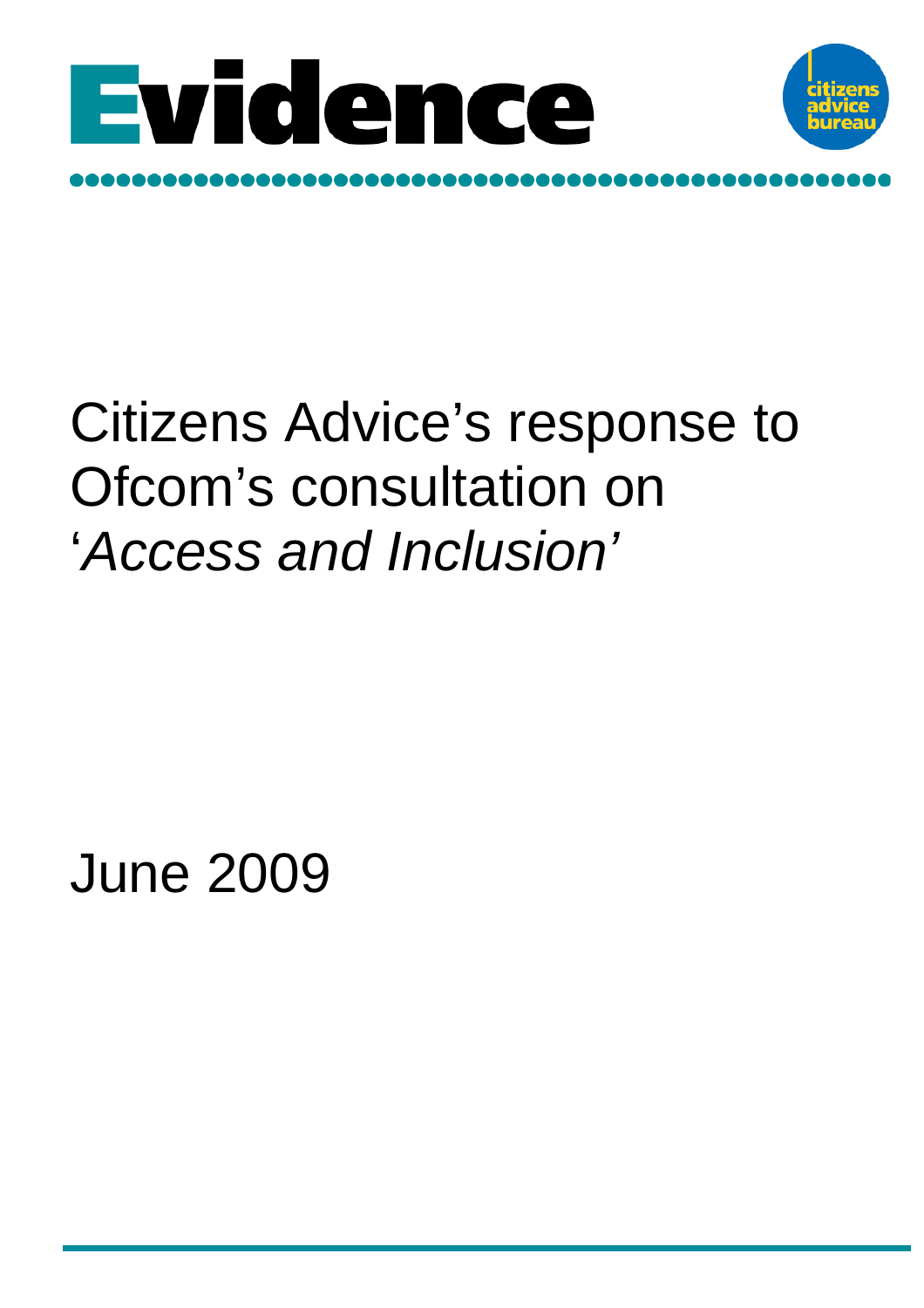# **Introduction**

- 1. In 2008-9 the CAB service in England and Wales helped just under two million clients with about six million problems. Debt and welfare benefits were the two largest topics on which advice was given, with 663,000 clients advised about 1.7 million benefit problems or entitlements and 575,000 clients helped with approximately 1.9 million debt problems.
- 2. The CAB service also dealt with over 98,000 utilities and communications problems in 2008-9, which represented a 3 per cent increase on 2007-8. Breaking this down further, bureaux dealt with:
	- over 14,000 problems about fixed-line phones;
	- just under 10,000 problems about mobile phones;
	- more than 4,500 problems about cable or satellite TV; and
	- 1,200 problems about internet service providers or broadband.
- 3. A summary of the communications problems dealt with over the last four years by bureaux in England and Wales is provided in Table 1 below:



**Table 1:** 

4. In addition, bureaux dealt with just under 60,000 problems relating to telecoms debts (which includes all landline and mobile debts) in 2008-9. The rising trend in the number of telecoms debt problems dealt with by bureaux over the previous four years is shown in Table 2 below.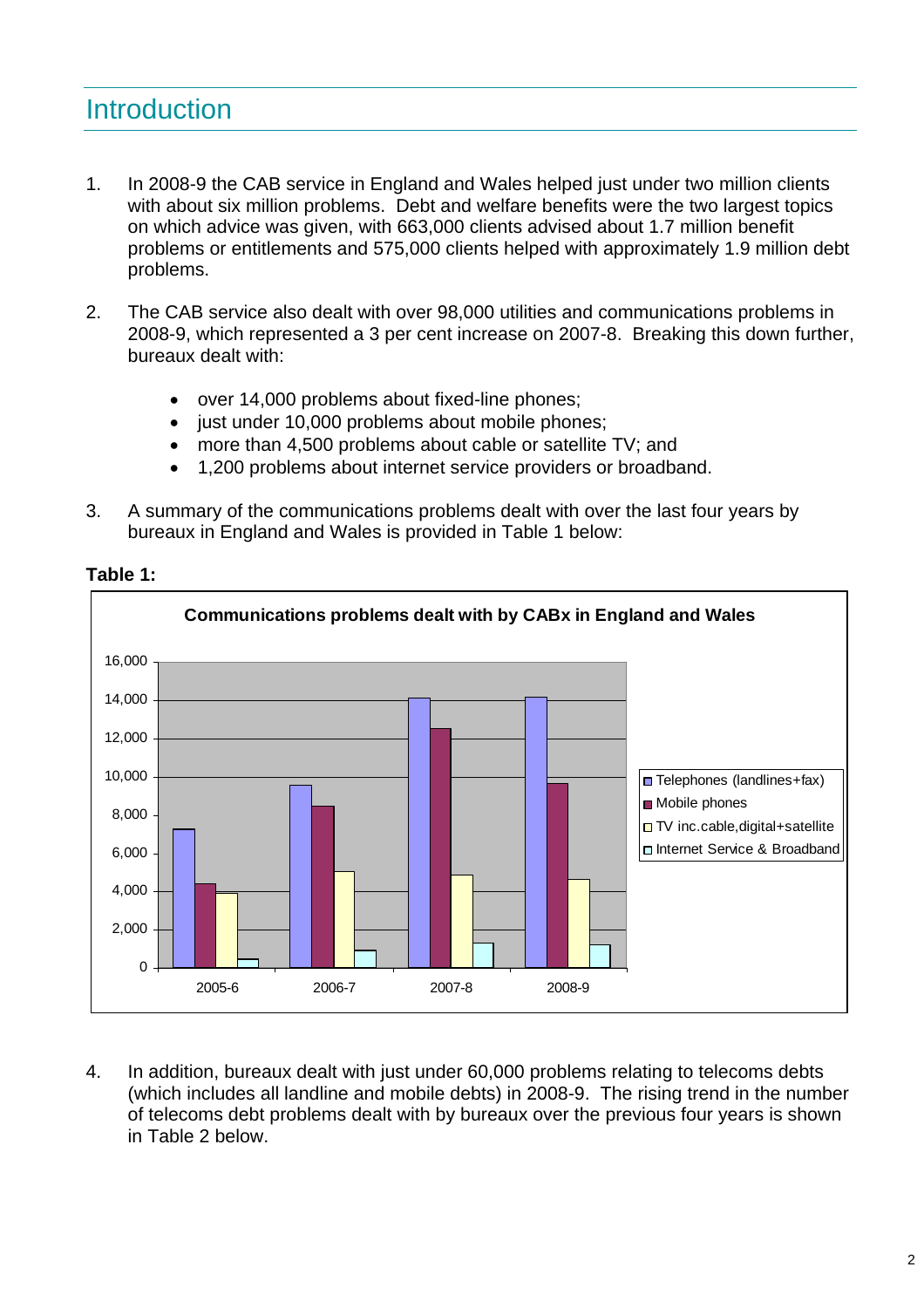#### **Table 2**



# General comments

- 5. We welcome Ofcom's recognition that there are limits to what competition alone may deliver in communications markets. Since Ofcom's primary duty is to further the interests of citizens and consumers we agree that there is a strong need for it to step in and take action to address gaps in availability, take-up and effective use of communications. These gaps can currently disenfranchise certain disadvantaged groups and restrict their ability to actively participate in modern life.
- 6. We recognise the need for Ofcom to prioritise the action which it proposes to take on issues of access and inlcusion. We are broadly supportive of proposals for the five immediate priorities for work outlined. Our comments in relation to each of these priority areas are provided below.

### **Broadband availability and take-up**

- 7. It is right that Ofcom focuses immediate attention on the issue of broadband availability and take-up, and since the Digital Britain interim report proposed a universal service commitment in this area it would seem as though Ofcom has little choice but to pursue activity in this area.
- 8. Access to broadband is becoming increasingly necessary for individuals to participate in a whole range of social, civic and commercial activities and this trend looks set to continue over the coming years. Barriers to people taking up broadband therefore need to be removed. While a key part of this is about ensuring that there is adequate infrastructure in place to deliver broadband to all households, this is only part of the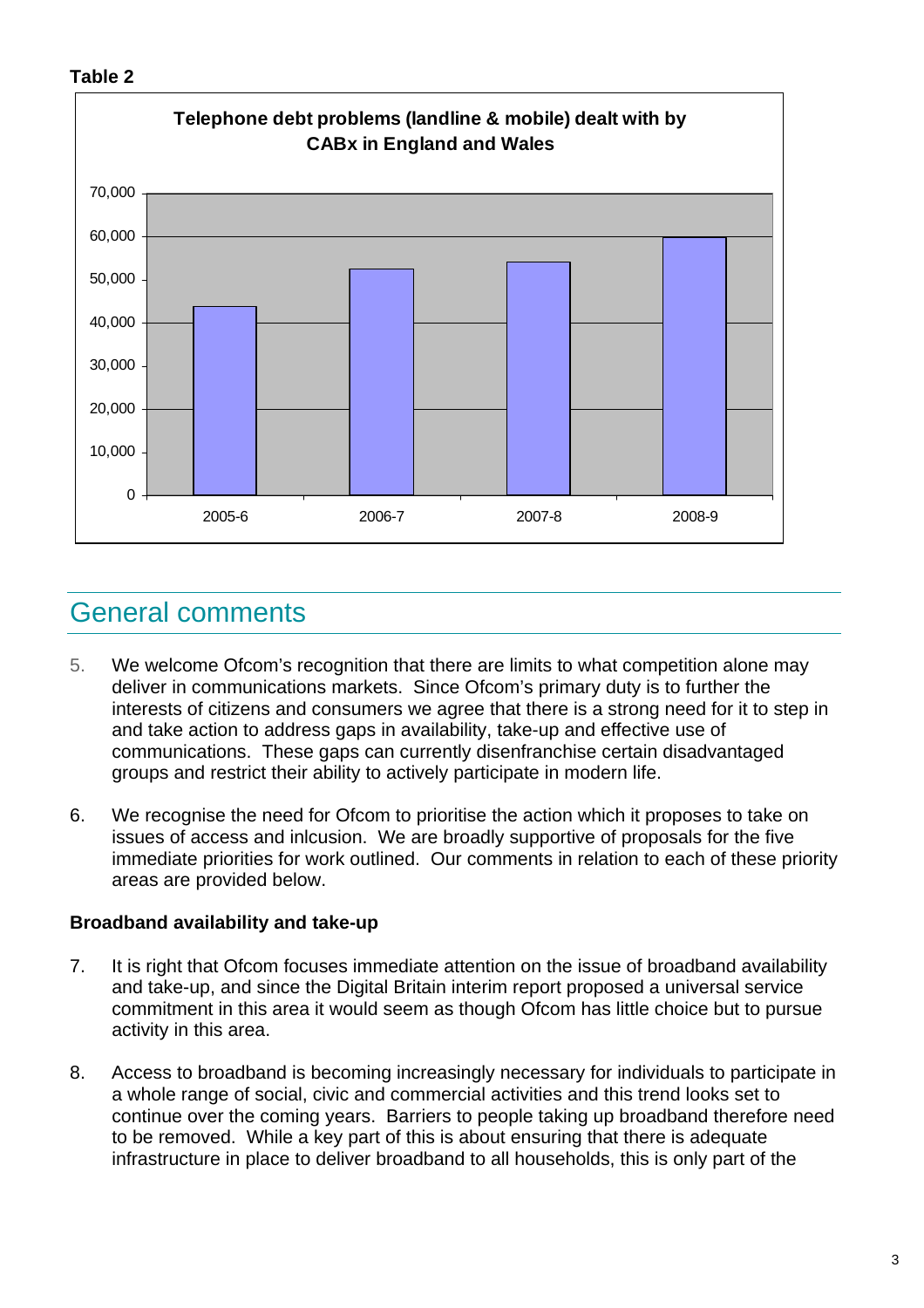problem that must be addressed. Additional barriers relate to issues of take-up, usage and accessibility.

- 9. As Ofcom note in respect of take-up, despite widespread availability of broadband at basic speeds take-up remains at just less than 60%, with signifcantly lower levels of take-up reported for certain disadvantaged groups. Moreover, take-up levels also appear to have reached a plateau. Clearly then, there is a need for Ofcom to take action on this front. Ofcom suggests that there are four broad categories of people who currently do not have internet access at home: the self-excluded; the financially excluded; those who are not interested in having internet access at home and even if they were could not afford it; and the geographically excluded.
- 10. We are pleased to learn that Ofcom is carrying out detailed research into these groups to better understand their reasoning for not choosing to have internet access. We consider that the four categories are likely to capture the main reasons for non-take up. However, we would like to make a number of points, largely in relation to those that may be deemed to fall into the category relating to the'financially excluded':
	- The costs involved in accessing the internet at home should not be underestimated. Although prices for computer hardware have fallen substantially in recent years their cost will remain prohibitive to many people on low incomes. For example, someone over 25 in receipt of jobseekers allowance receives just £64.30 per week, making it unlikely that they will be able to purchase a computer by making a lump-sum payment. Equally, they may be unlikely to be offered mainstream credit to make payment more affordable.
	- Current contracts with internet service providers (ISPs) invariably demand payment by automatic payment mechanisms, principally direct debit. For people without access to bank accounts this represents a very significant hurdle. The most recent figures show that that up to 2.1m people, living in 1.4m households do not have  $access$  to a bank account of any kind. $1$  In the interests of increasing broadband take-up there would therefore appear to be a strong case for Ofcom to mandate ISPs to accept a range of payment methods, in much the same way as Ofgem require fuel suppliers to do so. $<sup>2</sup>$  $<sup>2</sup>$  $<sup>2</sup>$  This will need to be taken into consideration when</sup> considering the practical implications of delivering the Universal Service Commitment.
	- The length of contracts for broadband can also be off-putting for people on low incomes, particularly people whose income may fluctuate. Understandably, they may not wish to tie themselves into a contract. Related to this, the high costs incurred for breaking contracts is also likely to play a part in putting people off accessing the internet at home, and this may also deter those that previously had an internet connection from opting for one It would appear that similar concerns over the length of contracts is likely to be one of the major factors in people on low incomes to opt for PAYG mobile phones, yet such flexible access does not appear to be available in the home broadband market.
	- There are a range of additional costs which are usually not factored into the costs of accessing the internet at home, for example the need to purchase security protection, which can exacerbate these financial pressures.

l

<span id="page-3-0"></span><sup>1</sup> *Third Annual Report on Progress Towards the Shared Goal for Banking*, Financial Inclusion Taskforce, December 2008

<span id="page-3-1"></span><sup>2</sup> Supply Licence Condition 27 - Payments, Security Deposits and Disconnections, Ofgem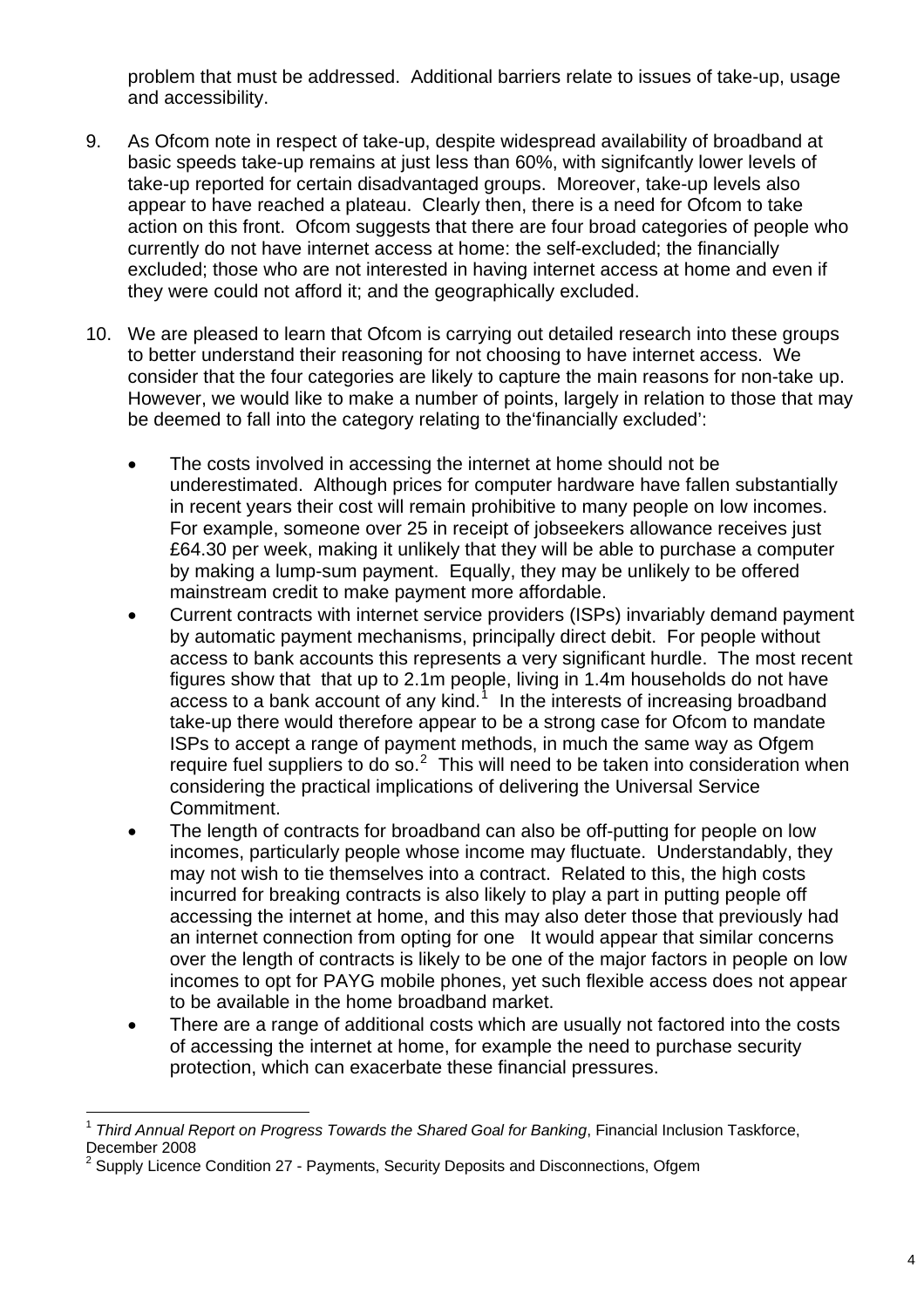- 11. Tackling issues of take-up is important but must also be accompanied by efforts to promote actual broadband usage and makse sure that services and equipment are accessible for all. We deal with these two aspects in our comments on media literacy and making services accessible below.
- 12. Despite Ofcom and their partners' best efforts in boosting the take-up of broadband there will be some people who will make a legitimate choice not to opt for broadband at home. It is extremely important that Ofcom should not view such people as 'refusniks' or 'laggards' but should respect their decision and take steps to ensure that they are not unduly penalised by this decision. For example, such people should retain the ability to demand a printed bill for the telecoms services which they receive, rather than be told that such services can only be delivered via the internet.

#### **999 mobile roaming**

- 13. We support Ofcom's proposal to enable emergency calls to be made over any available mobile network when out of range of the home network. The current inability to do this clearly poses risks to public safety so we urge Ofcom to progress this work as speedily as possible.
- 14. It is important to point out that this work should be accompanied by efforts to remedy gaps in mobile coverage (so-called 'not-spots') since being able to make emergency calls over any network depends on there being access to at least one network. Bureaux report cases where coverage is currently unacceptably poor or non-existent and clients are left with the option of cancelling the contract (and in so doing incurring substantail cancellation charges) or continuing to pay for a contract which is of little use to them.

A CAB in Worcestershire reported that their client entered into a mobile phone contract in April. However she has found the reception to be totally unacceptable and so wants to cancel the contract. However if she does so she has been informed that she will still be faced with paying for the remaining contract fee for the entire year.

A CAB in Northumberland reported that their client, a woman with three children under seven years of age, came to the bureau because she experienced a problem with her mobile phone contract. She had taken out a contract over the phone and was informed that the network signal with her new service provider would be as good as she had with her present provider. However, when she received the phone she found the signal to be totally unreliable, meaning that there were many occasions when the client could not make or receive calls. This is particularly worrying for her as she needs to be contactable in case of emergencies since her children are at school or in crèche.

A CAB in Devon's client, who is a full-time student living with his pregnant girlfriend, entered into a contract for USB Internet with a free laptop from a high-street retailer. He was told by the sales agent that he would be able to get a signal in his area but when he set up the system he could not do so. In spite of making numerous phone calls and visits to the retailer and the network operator the client was unable to gain agreement about which company was responsible for cancelling the agreement.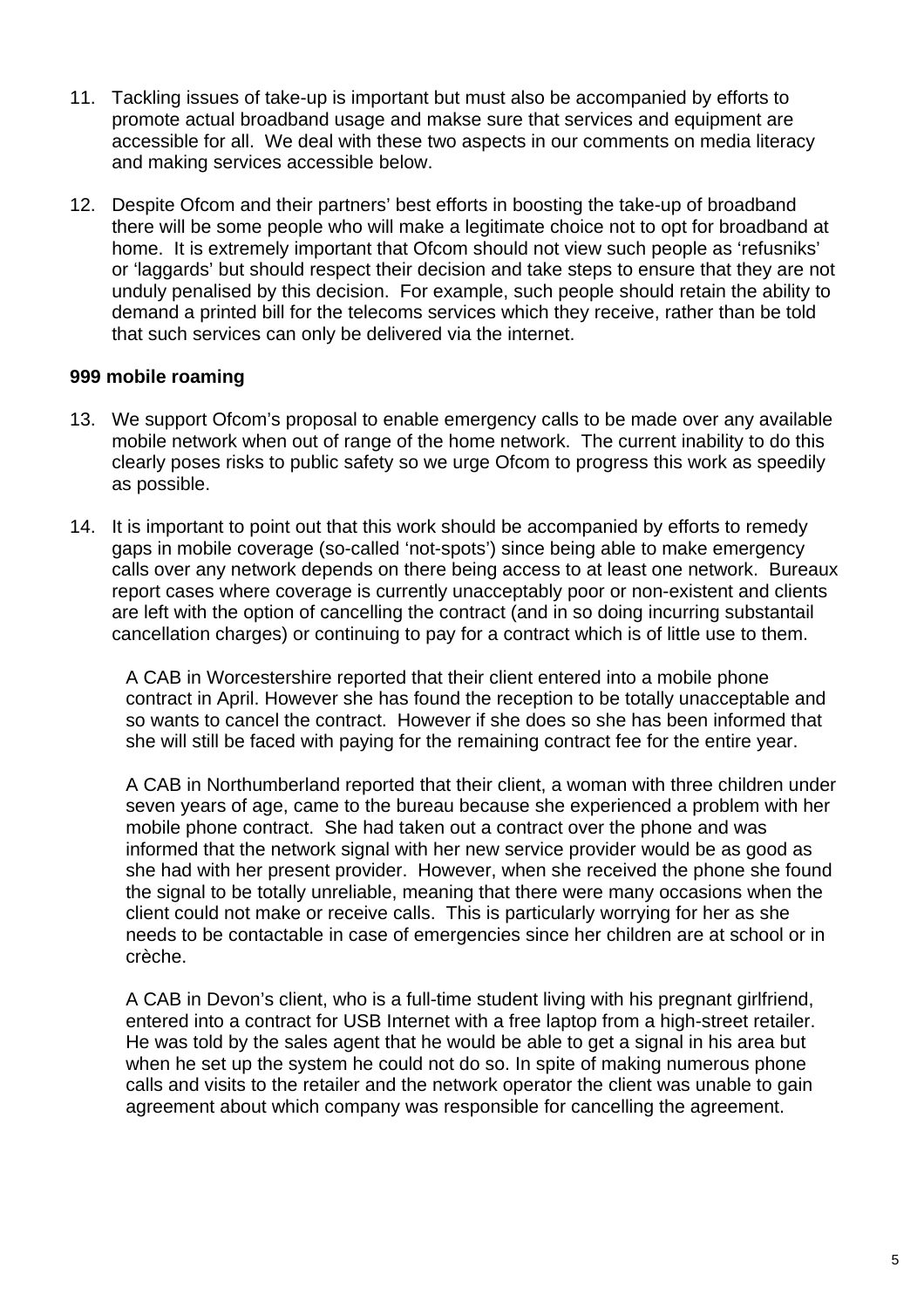### **Services for disabled people / accessibility**

- 15. We are pleased to learn that Ofcom remains committed to ensuring that disabled people can access communications services on an equivalent basis to others, so that they are able to take full advantage of the beenfits which services can bring.
- 16. We are not well-versed in the technicalities of the text-relay service so defer to the judgement of colleagues in other consumer organisations who are better placed to comment on whether Ofcom's proposals are sensible.
- 17. However, we would stress that at a fundamental level there is a strong case for subjecting all innovations in products and services to a test of whether they are sufficiently accessible to people who may have a variety of disabilities. In so doing, it is highly likely that a large proportion of the population will also stand to benefit.

## **Universal Service Obligation (USO)**

- 18. As Ofcom has noted, changes to markets and use of services mean that it is appropriate to undertake a review of the way that the USO is currently implemented to ensure that it remains fit for purpose. We acknowledge that there is a strong case to reconsider whether the current arrangements impose an undue burden on those supppliers (BT and Kingston Communications) that are currently tasked to deliver the USO. However, we would not wish to see any dilution of the package which currently comprises the USO.
- 19. As part of the review into the way the USO is currently implemented it will clearly be important for the review to factor in how proposals made for the Universal Service Commitment for broadband may interact with the USO, as well as considering how best to prepare the ground for more radical reform of the USO which may emerge from the EU in the next few years.

### **Media literacy**

- 20. We are supportive of Ofcom seeking to prioritise its work on media literacy. As the consultation document points out, Ofcom does actually have a a statutory duty to do so as laid out in Section 11 of the Communications Act 2003.
- 21. Nevertheless, we are somewhat perplexed by Ofcom's repeated mention of the fact that although it has a duty to promote media literacy it does not possess any specific powers to enforce this duty. Firstly, we are unsure how Ofcom might deign to enforce media literacy. Secondly, we note that the Financial Services Authority (FSA) has a similar statutory duty, in its case to promote public understanding of the finance system. Like Ofcom, it would appear as though the FSA does not appear to possess specific powers to 'enforce' this duty, yet it has made significant progress, for example
	- leading the National Strategy for Financial Capability;
	- setting out a five year programme targeting school children, young people who are Not in Education, Employment or Training (NEET); students in universities and Further Education (FE) colleges; employees in their workplace; and new parents.
	- delivering straightforward information through the Moneymadeclear consumer website and other publications; and